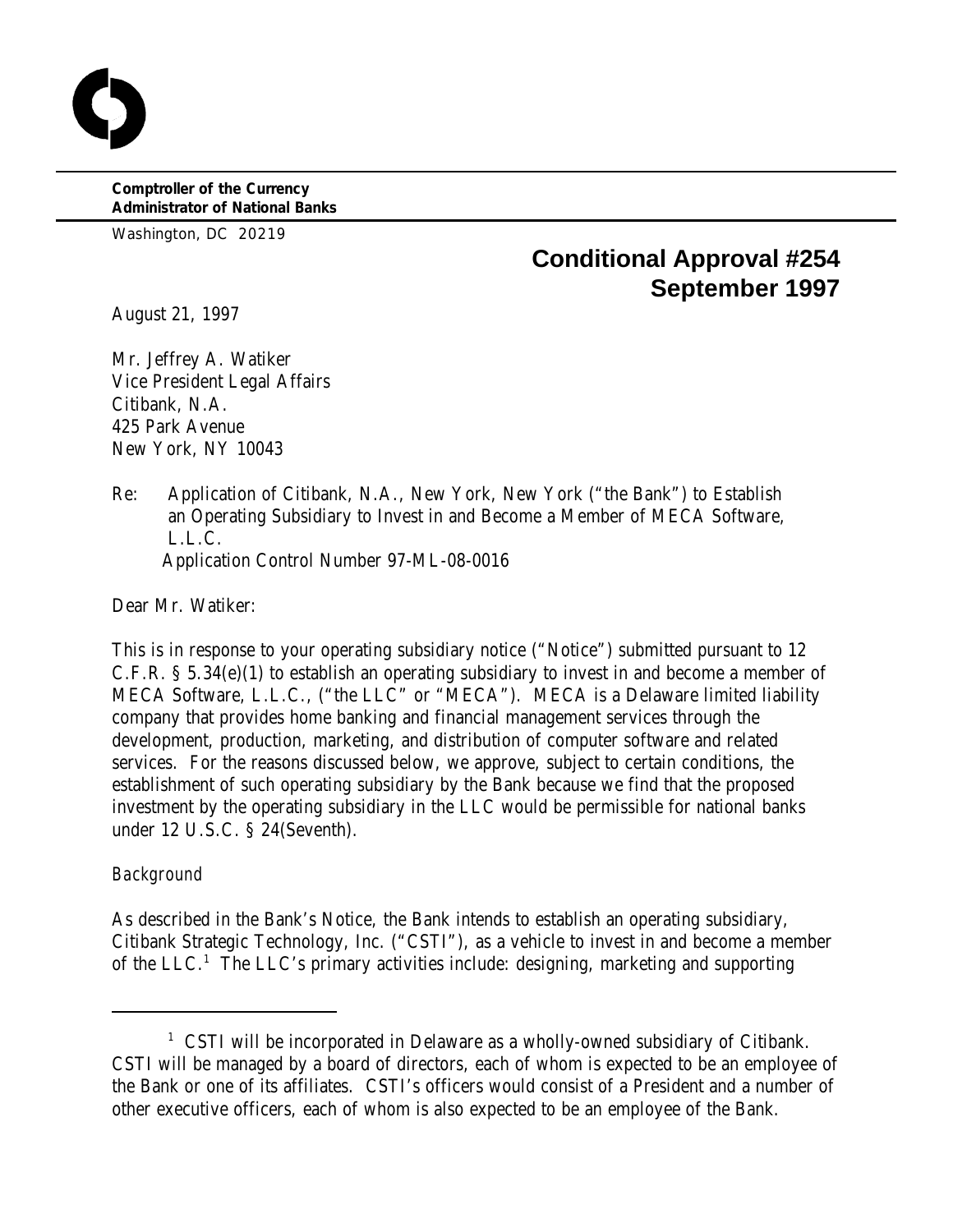personal computer-based personal financial management and remote financial and insurance software for banks, other financial institution, insurance companies and other entities; and assisting such entities in the marketing of value-added electronic financial and insurance services to customers. The OCC previously authorized other national banks to become members of MECA by direct investment, and determined that MECA's activities are permissible joint venture activities for national banks. *See* Interpretive Letter No. 677, *reprinted in* [1994-1995 Transfer Binder] Fed. Banking L. Rep. (CCH) ¶ 83,625 (June 28, 1995). MECA has since developed software products for Internet use, including products derived from its principal software product Managing Your Money. MECA's distribution strategy is now focused on selling products through financial institutions rather than selling products through retail channels. MECA is expected to continue to provide products and services indirectly to consumers through their banks, other financial institutions, networks and bank card associations, and directly through retail distribution to consumers, both individual and small business. Citibank might provide MECA's software and home banking services directly to Citibank's customers (or to the customers of its affiliates), in which case Citibank expects that it would provide the products and services in large part (though not necessarily exclusively) in the principal geographic areas served by Citibank and its affiliates, including the states of California, Connecticut, Florida, Illinois, Maryland, Nevada, New Jersey and New York and the District of Columbia.

MECA's governing documents specifically state that: the LLC will engage only in activities which are legally permissible for national banks; national bank members of the LLC will have authority to veto or withdraw from the LLC in the event that MECA engages in activities otherwise impermissible for national banks; and members of LLC are not liable for the debts, obligations or liabilities of the other members. The LLC's Operating Agreement ("the LLC Agreement") authorizes two membership classes -- Class A and Class B -- but Class B Members will not be entitled to vote or consent with respect to any action taken by the Class A Members. In general, actions of the members would require the affirmative vote or consent of at least a majority of the Class A Members. The Members would manage the business and affairs of the LLC through a Board of Managers. Each Class A Member would be entitled to designate one Manager. In addition, Class A Members could, by unanimous vote, designate two outside managers. The President of MECA would be a Manager and, if the aggregate "percentage interests" of all Class B Members equals or exceeds the "percentage interest" of any Class A Member, then one Manager could be designated by the Class B Members. Currently, there are six Class A Members of MECA and no Class B Members.<sup>3</sup> In its Notice,

<sup>&</sup>lt;sup>2</sup> The letter stated that, "[i]t is expected that in the future a limited number of other banks and technology companies will become members of the LLC." Interpretive Letter No. 677 at 1.

 $3$  It is expected that in the future there could be a limited number of additional Class A and Class B Members.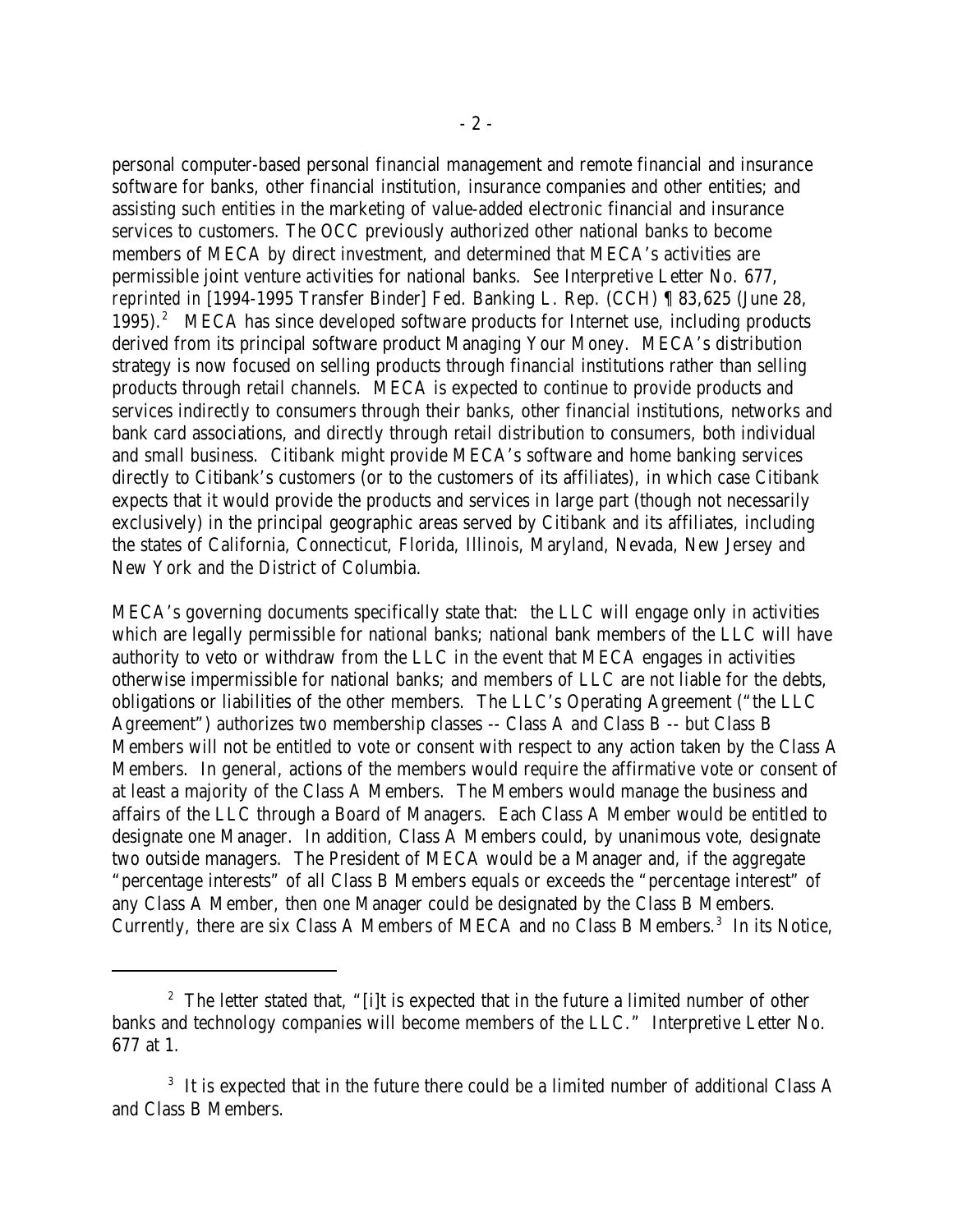the Bank seeks to be, at its discretion, either a Class B Member or Class A Member of  $MECA.<sup>4</sup>$ 

The Bank has signed a letter of agreement with MECA that specifies that the Bank will, subject to OCC approval, pay MECA \$3 million for a Class B membership. In addition, the LLC Agreement would give Citibank a right to convert its Class B membership to a Class A membership by making an additional capital contribution of  $$7.8$  million to the LLC.<sup>5</sup> This conversion right would lapse after approximately one year from the date of the Bank's initial \$3 million investment. Citibank expects to capitalize CSTI through capital contributions, including a cash contribution of approximately \$3 million that will be used to purchase the Class B membership in MECA. If Citibank elects to switch its membership status from Class B to Class A, then an additional cash contribution of approximately \$7.8 million would be required.

#### B. *Discussion*

A national bank may engage in activities that are part of or incidental to the business of banking by means of an operating subsidiary. 12 C.F.R. § 5.34(d)(1). Your application raises the issue of the authority of a national bank to make indirectly, through an operating subsidiary, a non-controlling investment in a limited liability company.<sup>6</sup> In a variety of circumstances the OCC has permitted national banks to own, either directly, or indirectly through an operating subsidiary, a minority interest in an enterprise. The enterprise might be a limited partnership, a corporation, or in more recent examples, a limited liability company. The OCC has concluded that national banks are legally permitted to make a minority

 $5$  If Citibank converts its membership in MECA from Class B to Class A, then it would be entitled to designate one Manager and could participate in any votes by the Class A Members regarding the designation of the outside Mangers.

<sup>&</sup>lt;sup>4</sup> If MECA continues to have six Class A Members and each of their total capital contributions remain unchanged and Citibank becomes a Class B Member that has contributed \$3 million to MECA, then the Bank's "percentage interest" in MECA would be 4 percent and each Class A Member's percentage interest would be 16 percent. If Citibank chooses to become a Class A Member by making an additional capital contribution of \$7.8 million to MECA, the Bank's "percentage interest" in MECA would increase from 4 to 14.28 percent, and the "percentage interest" of each of the other Class A Members would decrease from 16 to 14.28 percent.

 $6$  The OCC has previously approved indirect investments by national banks in limited liability companies through an operating subsidiary structure. *See, e.g.,* OCC Conditional Approval Letter No. 219 (July 19, 1996). Such investments are permissible if they meet the requirements for direct minority investments by national banks.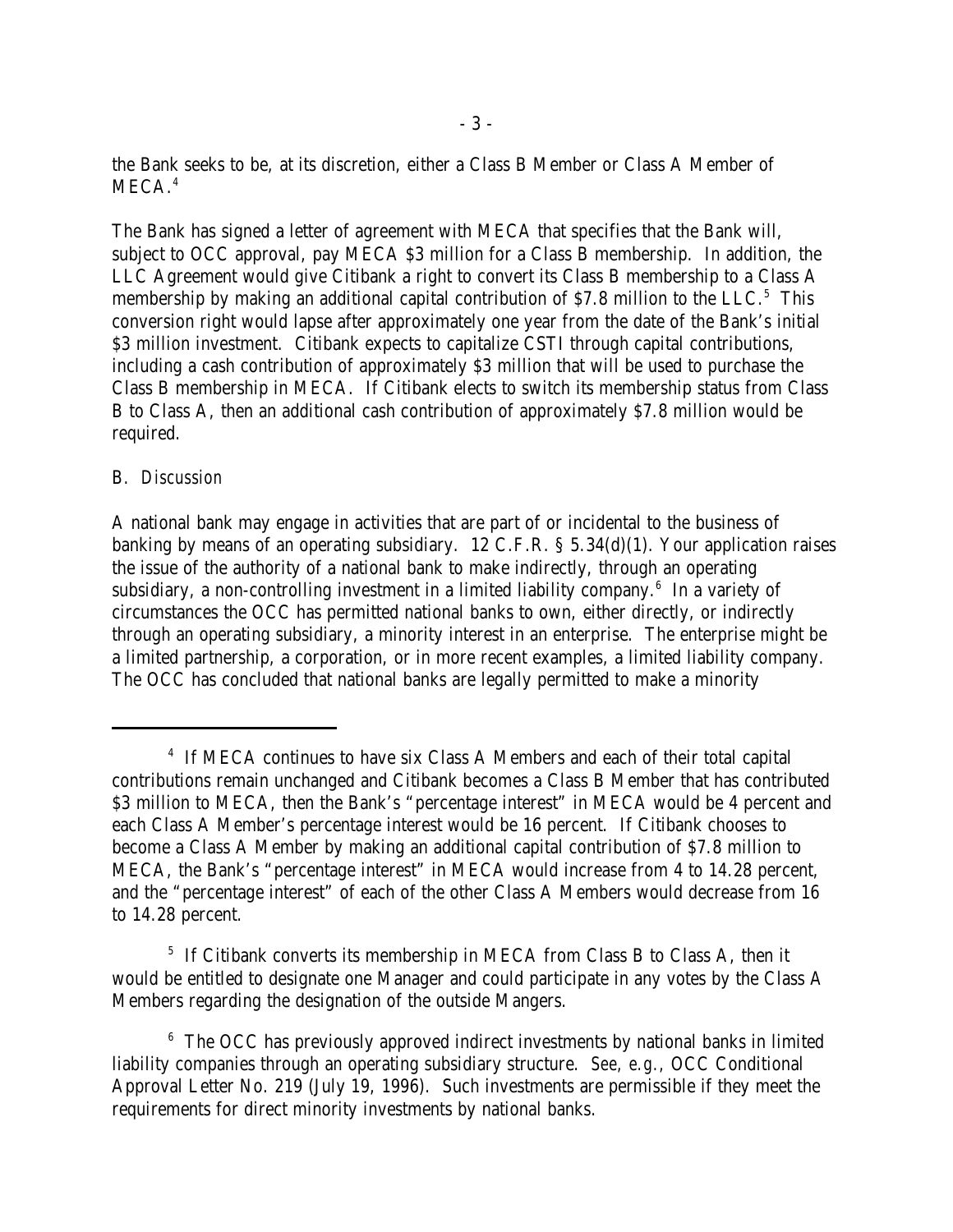investment in an LLC provided four criteria or standards are met. *See* OCC Interpretive Letter No. 692, *reprinted in* [Current] Fed. Banking L. Rep. (CCH) ¶ 81,007 (November 1, 1995) and OCC Interpretive Letter No. 694, *reprinted in* [Current] Fed. Banking L. Rep. (CCH) ¶ 81,009 (December 13, 1995). These standards, which have been distilled from our previous decisions in the area of permissible minority investments for national banks and their subsidiaries, are: (1) The activities of the enterprise in which the investment is made must be limited to activities that are part of, or incidental to, the business of banking. (2) The bank must be able to prevent the enterprise from engaging in activities that do not meet the foregoing standard, or be able to withdraw its investment. (3) The bank's loss exposure must be limited, as a legal and accounting matter, and the bank must not have open-ended liability for the obligations of the enterprise. (4) The investment must be convenient or useful to the bank in carrying out its business and not a mere passive investment unrelated to that bank's banking business. We conclude, as discussed below, that the proposed indirect investment by the Bank in MECA satisfies these four criteria.

### 1. *The activities of the enterprise in which the investment is made must be limited to activities that are part of, or incidental to, the business of banking.*

The National Bank Act, in relevant part, provides that national banks shall have the power:

[t]o exercise...all such incidental powers as shall be necessary to carry on the business of banking; by discounting and negotiating promissory notes, drafts, bills of exchange, and other evidences of debt; by receiving deposits; by buying and selling exchange, coin, and bullion; by loaning money on personal security; and by obtaining, issuing, and circulating notes...

12 U.S.C. § 24(Seventh).

The Supreme Court has held that the powers clause of 12 U.S.C. § 24(Seventh) is a broad grant of power to engage in the business of banking, including, but not limited to the enumerated powers and the business of banking as a whole. *See NationsBank of North Carolina, N.A. v. Variable Life Annuity Co.,* 115 S.Ct. 810 (1995) ("VALIC").

It is well established that a national bank may use electronic means to perform services expressly or incidentally authorized to national banks. *See* OCC Interpretive Letter No. 677, *reprinted in* [1994-1995 Transfer Binder] Fed. Banking L. Rep. (CCH) ¶ 83,625 (June 28, 1995);OCC Interpretive Letter No. 284, *reprinted in* [1983-1984 Transfer Binder] Fed. Banking L. Rep. (CCH) ¶ 85,448 (March 26, 1984); and OCC Interpretive Letter No. 449, *reprinted in* [1988-1989 Transfer Binder] Fed. Banking L. Rep. (CCH) ¶ 85,673 (August 23, 1988). As noted in the recently revised OCC Interpretive Ruling recognizing this authority, a national bank may "perform, provide, or deliver through electronic means and facilities any activity, function, product, or service that it is otherwise authorized to perform, provide or deliver." *See* 12 C.F.R. § 7.1019 (1996).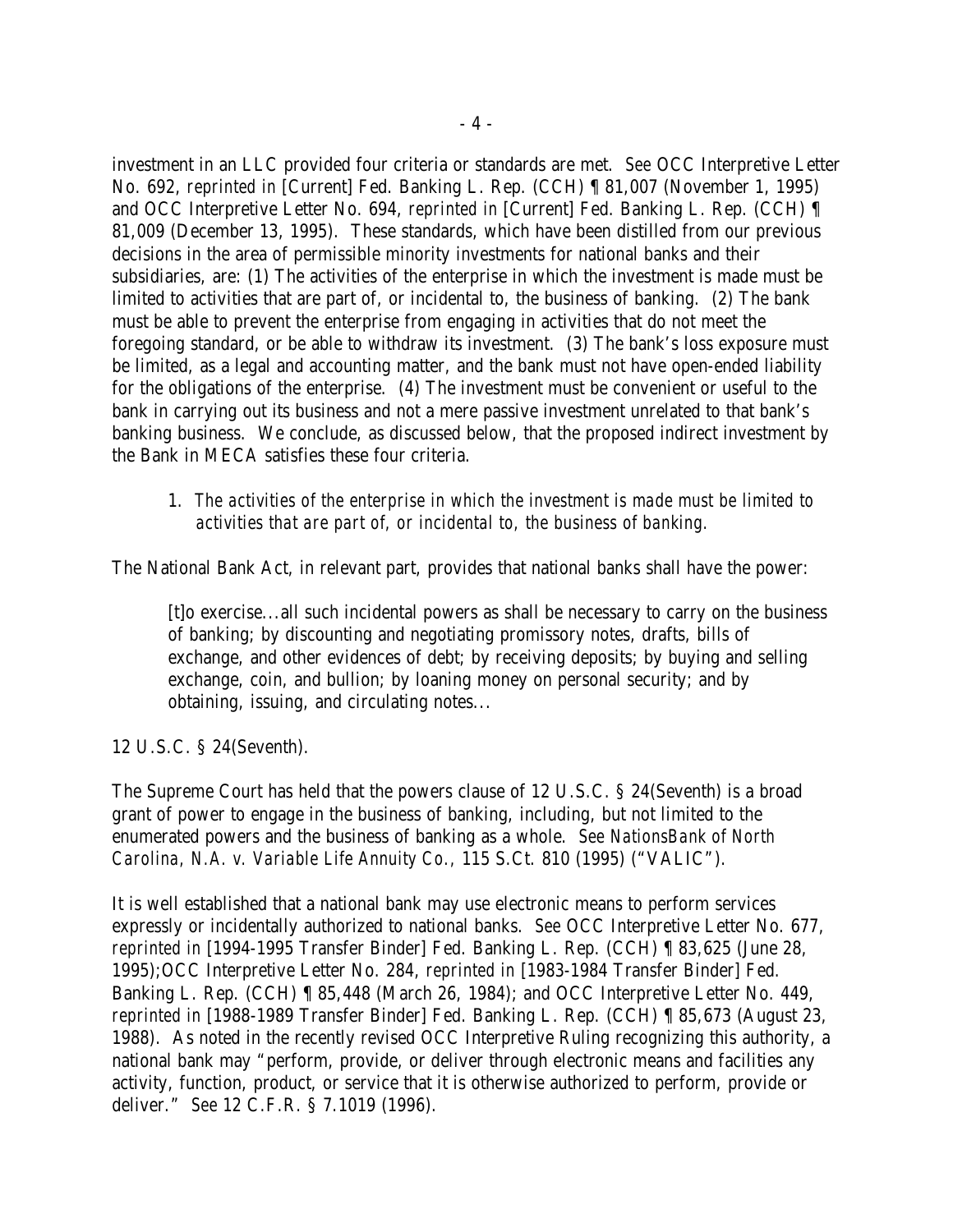Interpretive Letter No. 677 recognized that MECA's activities are permissible for national banks to engage in directly; thus, they are permissible for an operating subsidiary of a national bank. In addition, as discussed in the *Background* section, *supra*, the LLC Agreement provides that MECA will engage only in activities that are legally permissible for national banks, and national bank members of MECA have authority to veto or withdraw from the LLC in the event the LLC engages in activities otherwise impermissible for national banks. Thus, the first standard is satisfied.

### 2. *The bank must be able to prevent the enterprise from engaging in activities that do not meet the foregoing standard, or be able to withdraw its investment.*

The activities of the enterprise in which a national bank may invest must be part of or incidental to the business of banking not only at the time the bank initially purchases stock, but for as long as the bank has an ownership interest.

The LLC Agreement and the Letter of Agreement Citibank has signed with MECA contains certain safeguards to ensure that this standard is met. The LLC Agreement provides that the LLC will only engage in activities for national banks. Article II, section 2.8(b). In addition, national bank members have authority to veto or withdraw from the LLC in the event that MECA engages in activities otherwise impermissible for national banks. The LLC Agreement provides:

Any Member may withdraw from the Company without the consent of the other Members if: (1) such Member reasonably determines on written advice from counsel that the Company is engaged or proposes to engage in activities which are not legally permissible (without necessary approvals, if any, being obtained) for a national bank, bank holding company, an insurance company or a non-bank or non-insurance company subsidiary thereof; (ii) at least sixty (60) days prior to such withdrawal, such Member notified the other Members of the activities which it deems to be impermissible and the reason such activities are believed to be impermissible; and (iii) the Company is continuing to engage or determines to engage in such activities notwithstanding such notice.

Article VIII, section 8.2(a).

Although the Bank, if it decides to become a Class B member, will not have be able to vote on LLC matters, it will still have the opportunity to withdraw from the LLC in the event MECA engages in activities otherwise impermissible for national banks. The Bank has stated that it will withdraw from MECA should the LLC engage in any impermissible activities for national banks. In addition, pursuant to the Letter of Agreement, if Citibank converts its Class B membership to MECA to a Class A membership, then it would be entitled to designate one Manager and could participate in any votes by Class A Members regarding the designation of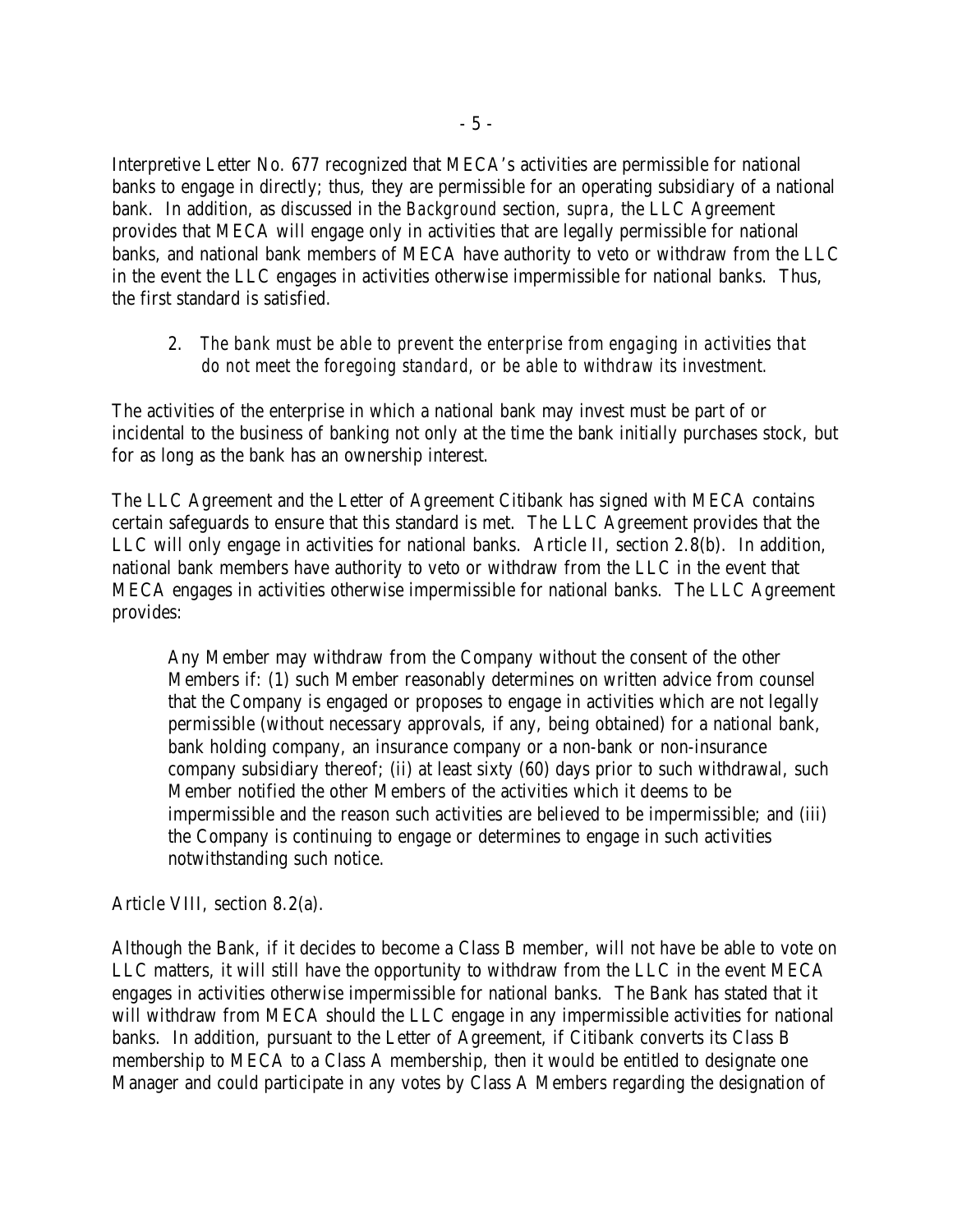the outside Managers. By these means, the Bank will be able to ensure that MECA engages only in activities that are part of, or incidental to, the business of banking.

Accordingly, the second standard is satisfied.

- 3. *The bank's loss exposure must be limited, as a legal and accounting matter, and the bank must not have open-ended liability for the obligations of the enterprise.*
	- a. *Loss exposure from a legal standpoint*

A primary concern of the OCC is that national banks should not be subjected to undue risk. Where an investing bank will not control the operations of the entity in which the bank holds an interest, it is important that a bank's investment not expose it to unlimited liability. Such is the case here.

As members of a Delaware limited liability company, the liability of the Bank for the debts, obligations or liabilities of the company will be limited under Delaware law to the amount of the Bank's capital investment in the company. The LLC Agreement contain provisions that confirm that no investor in the LLC will have liability for the debts, obligations, and liabilities of MECA. Article III, section 3.1(d).

# b. *Loss exposure from an accounting standpoint*

In assessing a bank's loss exposure as an accounting matter, the OCC has previously noted that the appropriate accounting treatment for a bank's less than 20 percent ownership share of investment in a limited liability company is to report it as an unconsolidated entity under the equity method of accounting. Under this method, unless the bank has guaranteed any of the liabilities of the entity or has other financial obligations to the entity, losses are generally limited to the amount of the investment, including loans and other advances shown on the investor's books. *See generally,* Accounting Principles Board, Op. 18 § 19 (1971) (equity method of accounting for investments in common stock). Interpretive Letter No. 692, *supra.* Similarly, under the cost method of accounting, the investor records an investment at cost, dividends or distributions from the entity are the basis for recognition of earnings, and losses recognized by the investor are limited to the extent of the investment. In sum, regardless of which accounting method is used, the investing bank's potential loss is limited to the amount of the investment.

As proposed, the Bank will have either a 4 percent or 14.28 percent ownership share in MECA, depending upon whether it becomes a Class B or Class A Member.<sup>7</sup> The Bank has

 $\alpha$ <sup>7</sup> A member's "percentage interest" would be determined by a mathematical formula that takes into account the total capital contributions made by such member and whether the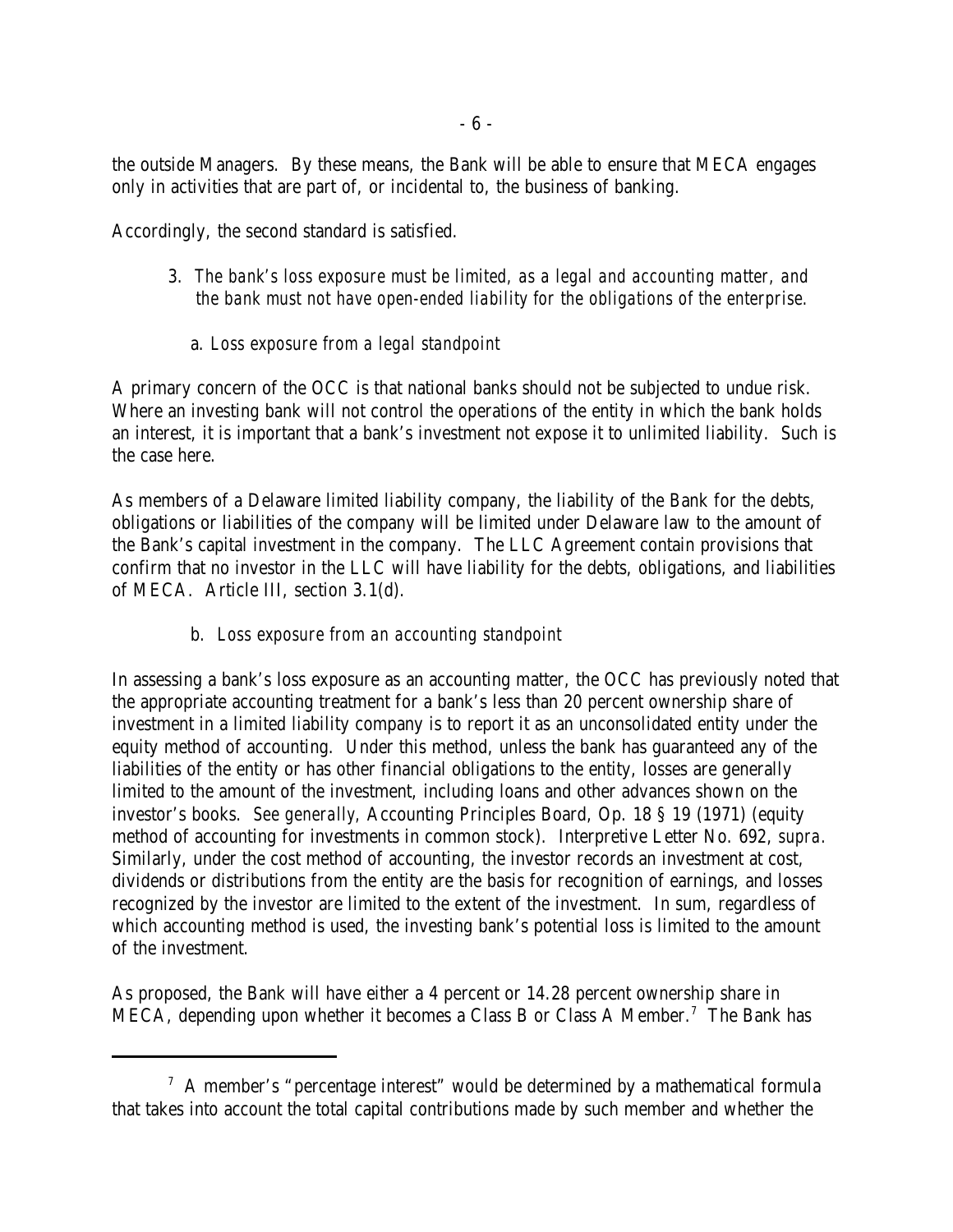stated that the appropriate accounting treatment for its investment is the cost method.  $8$  Thus, Citibank's loss from an accounting perspective will be limited to the cost of Citibank's investment and the Bank will not have any open-ended liability for the obligations of MECA.

In addition, as noted above, Delaware law limits members' losses to their capital investment. The LLC Agreement contains provisions that confirm that no investor in MECA will have liability for the debts, obligations, and liabilities of the LLC. Since the Bank will not have open-ended liability for the obligations of the LLC, the third standard is satisfied.

4. *The investment must be convenient or useful to the bank in carrying out its business and not a mere passive investment unrelated to that bank's banking business.*

A national bank's investment in an enterprise or entity must also satisfy the requirement that the investment have a beneficial connection to the *bank's* business, i.e., be convient or useful to the investing bank's business activities, and not constitute a mere passive investment unrelated to that bank's banking business. Twelve U.S.C. § 24(Seventh) gives national banks incidental powers that are "necessary" to carry on the business of banking. "Necessary" has been judicially construed to mean "convenient or useful". *See Arnold Tours, Inc. v. Camp,* 472 F. 2d 427, 432 (1st Cir. 1972). The provision in 12 U.S.C.

§ 24(Seventh) relating to the purchase of stock, derived from section 16 did not authorize speculative investments in stock. *See* Interpretive Letter No 697 (November 15, 1995), *reprinted in* [Current] Fed. Banking L. Rep. (CCH) ¶ 81,012. Therefore, a consistent thread running through our precedents concerning stock ownership is that it must be convenient or useful to that bank's banking business. The investment must benefit or facilitate that business and cannot be a mere passive or speculative investment. *See, e.g.,*Interpretive Letter No. 543, *reprinted in* [1990-1991 Transfer Binder] Fed. Banking L. Rep. (CCH) ¶ 83,225 (February 13, 1991) (national bank authorized to acquire nominal stockholding for membership in corporation of primary dealers in government securities); Interpretive Letter No. 427, *reprinted in* [1988-1989 Transfer Binder] Fed. Banking L. Rep. (CCH)

member is a account the total capital contributions made by each member and whether the member is a Class A or Class B Member.

OCC's Chief Accountant has concluded that the Bank's investment in the LLC <sup>8</sup> should be recorded as "Investments in unconsolidated subsidiaries and associated companies" on the Bank's Consolidated Reports of Condition and Income ("Call Reports"). Such classification is consistent with the Call Report Instructions. *See* Instructions to Schedule RC-M, item 8.b. Accordingly, any loss that may be realized by the LLC would not pass through to the books of the Bank other than to the extent that the value of the Bank's interest would thereby be reduced, in which case the amount of such loss would be limited to the amount of the Bank's investment in the LLC.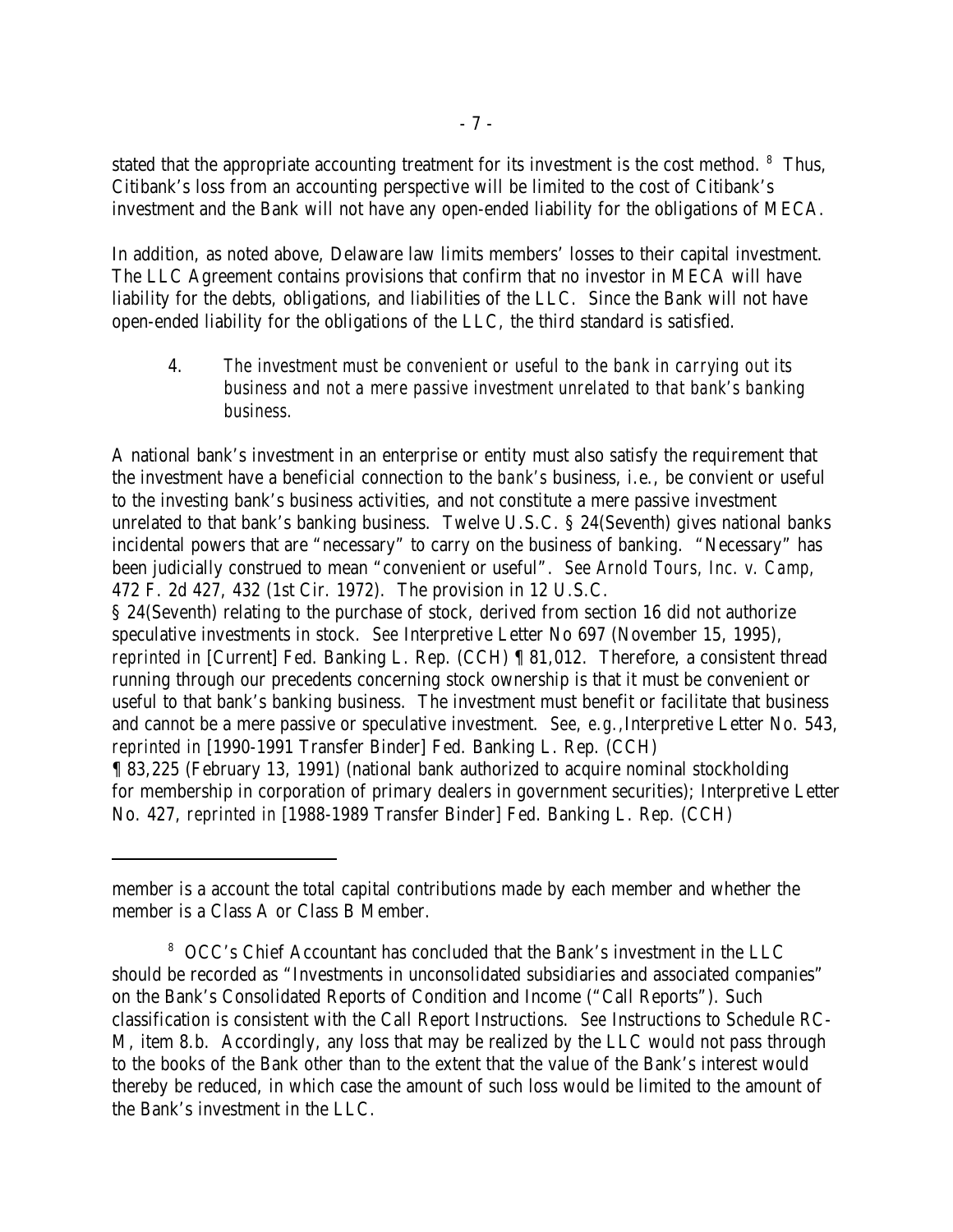¶ 85,651 (May 9, 1988) (national bank permitted to buy Farmer Mac stock in nominal amounts); Interpretive Letter No. 421, *reprinted in* [1988-1989 Transfer Binder] Fed. Banking L. Rep. (CCH) ¶ 85,645 (March 14, 1988) (national bank permitted to invest in the Government Securities Clearing Corporation).

This requirement is met here. The LLC will be providing services to the investing Bank that will enable the Bank to offer its banking customers a competitive package of home banking and financial services. Citibank is investing in MECA in order to further its banking business. Through its investment in MECA, Citibank will, among other things, be able to participate (and gain important expertise) in the development, design, marketing and support of personal computer-based personal financial management and remote financial software for banks and other entities, including software design for Internet use. Moreover, Citibank might provide MECA's software and home banking services directly to Citibank's customers (or to the customers of its affiliates) which would provide a valuable service to those customers. The Bank's participation in MECA will enable Citibank to provide these services in a more efficient manner -- the costs associated with MECA can be shared with the other joint venturers -- thus permitting Citibank to conduct activities, gain expertise, and service its customers in ways that might well be cost-prohibitive if performed by Citibank alone.

For these reasons, the Bank's investment in MECA, through CSTI, is convenient and useful to the Bank in carrying out its business and is not a mere passive investment. Thus, the fourth standard is satisfied.

#### C. Conclusion

On the basis of the representations specified in your notification letter and other submitted materials, the OCC finds that the Bank may establish an operating subsidiary that will invest in MECA Software, L.L.C. ("the LLC") and that the notification is approved subject to the following conditions:

(1) The LLC will engage only in activities that are part of, or incidental to, the business of banking;

(2) The Bank will withdraw from the LLC in the event that the LLC engages in any activities that are inconsistent with condition number one;

(3) The Bank will account for the investment in the LLC under the cost method of accounting; and

(4) The LLC and CSTI will be subject to OCC supervision, regulation, and examination.